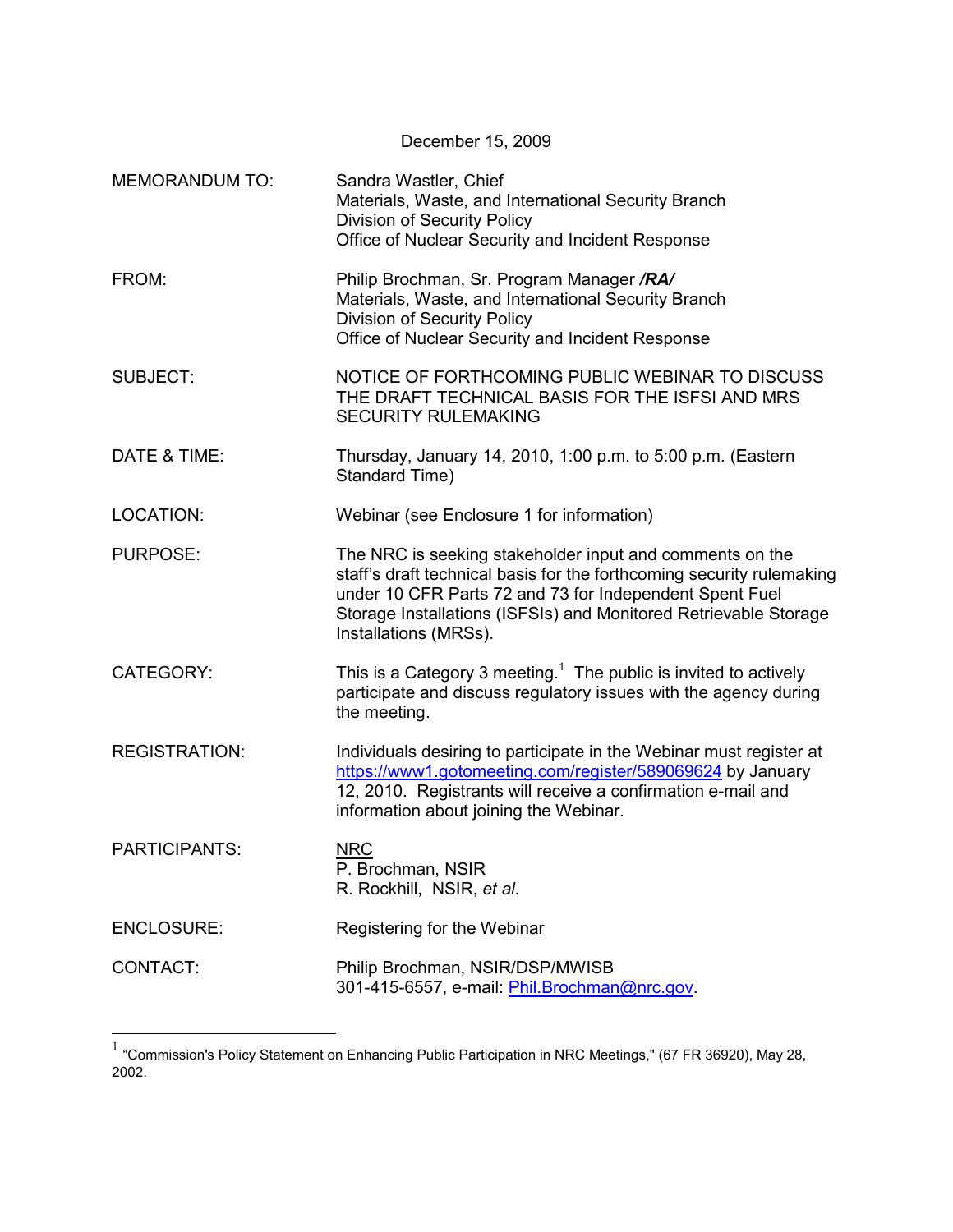## S. Wastler  $-2$ -

#### AGENDA

- 1300 1310 Introduction
- 1310 1320 Objectives of this Security Rulemaking
- 1320 1350 Specific Technical Approaches
- 1400 1650 Questions and Comments
- 1650 1700 Closing

Notes:

- 1. The Webinar will be recorded and any comments will be integrated into a summary of comments document.
- 2. The summary of comments document will be posted to the Federal e-Rulemaking Web site at http://www.regulations.gov under Docket ID NRC-2009-0558 along with the draft technical basis and individual comments.

| <b>Relevant Documents</b>                                            | <b>PDR</b> | Web | <b>Electronic Reading</b><br><b>Room (ADAMS)</b> |
|----------------------------------------------------------------------|------------|-----|--------------------------------------------------|
| Draft Technical Basis, Revision 1<br>(December 2009) [NRC-2009-0558] | x          | X   | ML093280743                                      |
| Commission: SECY-07-0148 (redacted)<br>(August 28, 2007)             | X          | x   | ML080030050                                      |
| Commission: SRM-SECY-07-0148<br>(December 18, 2007)                  | x          | x   | ML073530119                                      |
| <b>Webinar Slides</b>                                                | x          | x   | ML093490243                                      |

### **Agencywide Documents Access and Management System (ADAMS):**

Publicly available documents created at the NRC are available electronically at the NRC's Electronic Reading Room at http://www.nrc.gov/reading-rm/adams.html. From this page, the public can gain entry into ADAMS, which provides text and image files of NRC's public documents. If you do not have access to ADAMS or if there are problems in accessing the documents located in ADAMS, contact the NRC's PDR reference staff at 1-800-397-4209, 301-415-4737, or by e-mail to pdr.resource@nrc.gov.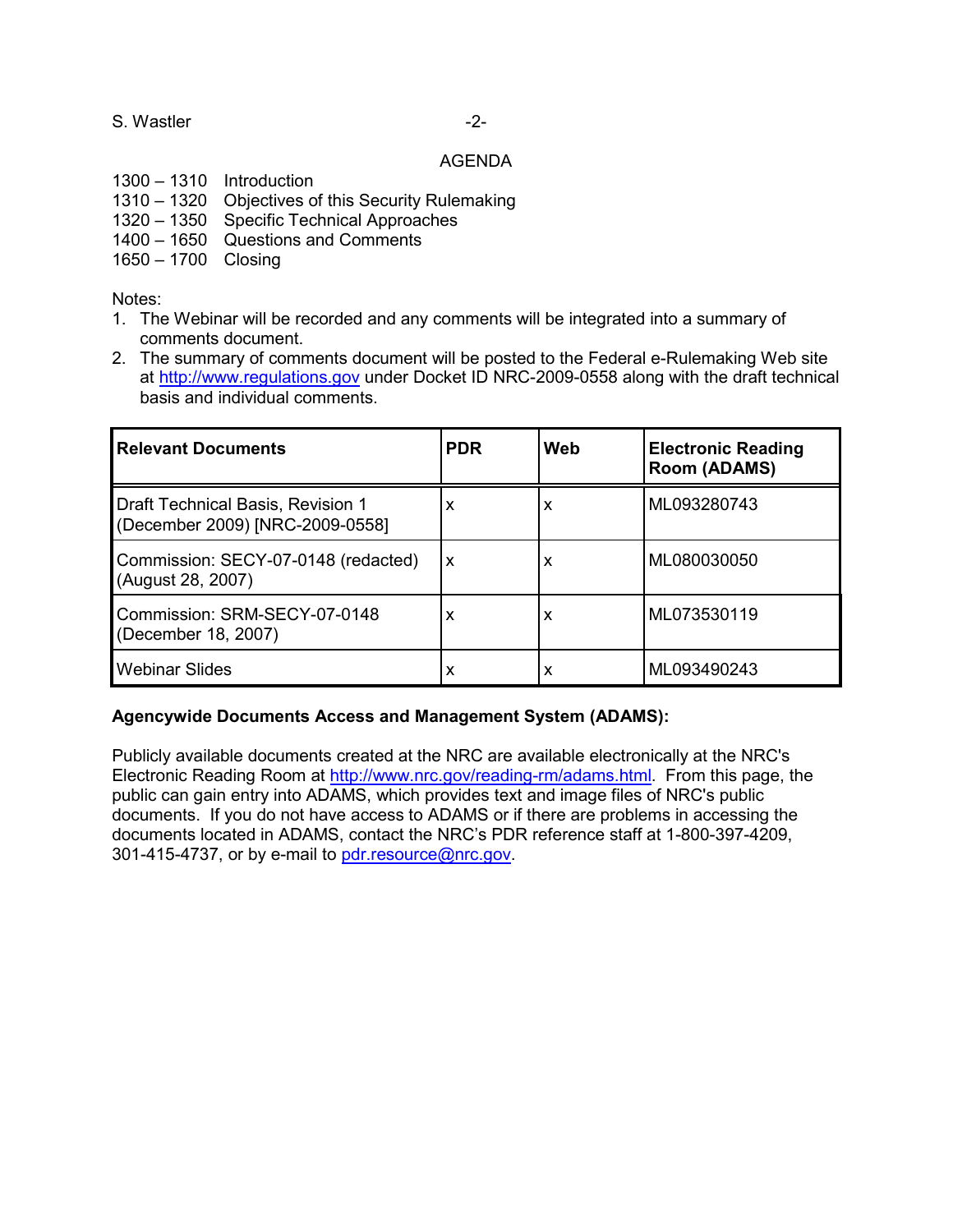## S. Wastler  $-2$ -

#### AGENDA

- 1300 1310 Introduction
- 1310 1320 Objectives of this Security Rulemaking
- 1320 1350 Specific Technical Approaches
- 1400 1650 Questions and Comments
- 1650 1700 Closing

Notes:

- 1. The Webinar will be recorded and any comments will be integrated into a summary of comments document.
- 2. The summary of comments document will be posted to the Federal e-Rulemaking Web site at http://www.regulations.gov under Docket ID NRC-2009-0558 along with the draft technical basis and individual comments.

| <b>Relevant Documents</b>                                            | <b>PDR</b> | Web | <b>Electronic Reading</b><br><b>Room (ADAMS)</b> |
|----------------------------------------------------------------------|------------|-----|--------------------------------------------------|
| Draft Technical Basis, Revision 1<br>(December 2009) [NRC-2009-0558] | x          | X   | ML093280743                                      |
| Commission: SECY-07-0148 (redacted)<br>(August 28, 2007)             | X          | X   | ML080030050                                      |
| Commission: SRM-SECY-07-0148<br>(December 18, 2007)                  | X          | X   | ML073530119                                      |
| <b>Webinar Slides</b>                                                | X          | X   | ML093490243                                      |

### **Agencywide Documents Access and Management System (ADAMS):**

Publicly available documents created at the NRC are available electronically at the NRC's Electronic Reading Room at http://www.nrc.gov/reading-rm/adams.html. From this page, the public can gain entry into ADAMS, which provides text and image files of NRC's public documents. If you do not have access to ADAMS or if there are problems in accessing the documents located in ADAMS, contact the NRC's PDR reference staff at 1-800-397-4209, 301-415-4737, or by e-mail to pdr.resource@nrc.gov.

### **DISTRIBUTION:**

| RidsNsirDsp | <b>HHarrington</b> | VOrdaz    | <b>DPstrak</b> | RWharton |
|-------------|--------------------|-----------|----------------|----------|
| <b>PNMS</b> | PBrochman          | RRockhill |                |          |

#### **ADAMS ACCESSION NO.: ML093490216 Package NO.: ML093490270**

| $1$ achage $1$ $m = 0.00 + 0.021$ |              |              |              |  |
|-----------------------------------|--------------|--------------|--------------|--|
| <b>OFFICE</b>                     | <b>MWISB</b> | <b>MWISB</b> | <b>MWISB</b> |  |
| <b>NAME</b>                       | RRockhill    | PBrochman    | SWastler     |  |
| <b>DATE</b>                       | 12/15/09     | 12/15/09     | 12/15/09     |  |
| _ ___ _ _ _ _                     |              |              |              |  |

**OFFICIAL RECORD COPY**